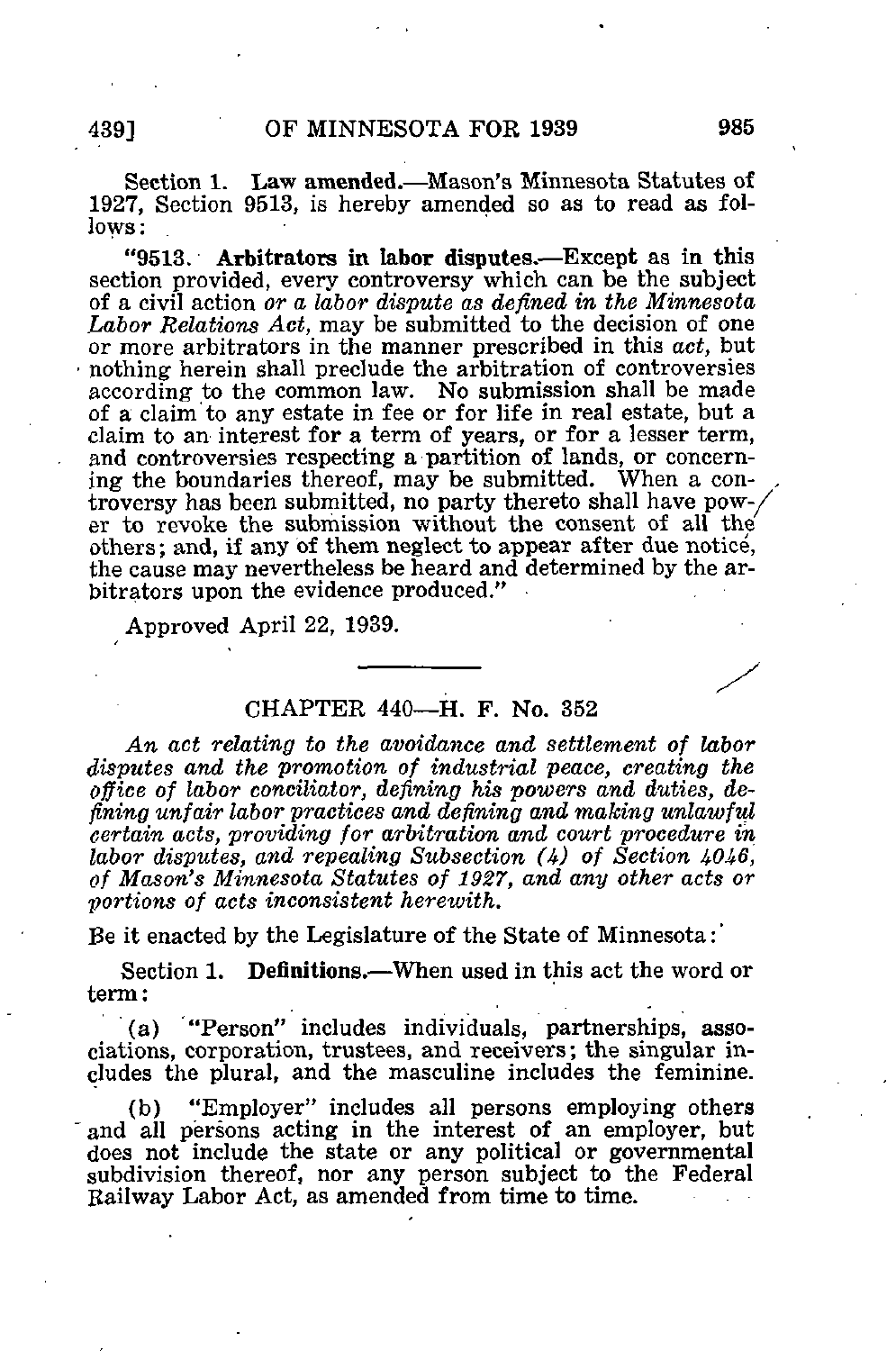(c) , "Kmployee" includes, in addition to the accepted definition of the word, any employee whose work has ceased because of any unfair labor practice as defined in section 12 of this act on the part of the employer or because of any current labor dispute and who has not obtained other regular and substantially equivalent employment, but does not include any individual employed in agricultural labor or by his parent or spouse or in domestic service of any person at his own home.

(d) "Representative of employees" means a labor organization or. one or more individuals selected by a group of employees as provided in Section 16 of this act.

(e) "Labor organization" means any organization of employees which exists for the purpose, in whole or in part, of collective bargaining or of dealing with employers concerning grievances or terms or conditions of employment.

(f) "Labor dispute" includes, any controversy concerning employment, tenure or conditions or terms of employment or concerning the association or right of representation of persons in negotiating, fixing, maintaining, changing or seeking to arrange terms, tenure, or other conditions of employment, regardless of whether or not the relationship of employer and employee exists as to the disputants.

(g) "Strike" means the temporary stoppage of work by the concerted action of two or more employees as a result of a labor dispute as defined herein.

(h) "Lockout" is the refusal of the employer to furnish work to employees as a result of a labor dispute as defined herein.

(i) "Commission'^ means the commission of three members which may be appointed by the governor to conduct hearings under this act.

(j) "Unfair labor practice" means any unfair labor practice defined in sections 11 and 12 of this act.

(k) "Competent evidence" means evidence admissible in a court of equity and such other evidence other than hearsay as is relevant and material to the issue and is of such character that it would be accepted by reasonable men as worthy of belief.

Sec. 2. Division of conciliation established.—Conciliator— Salary.—There is hereby established in the department of labor and industries a division of conciliation but not in any way subject to the control of said department. Said division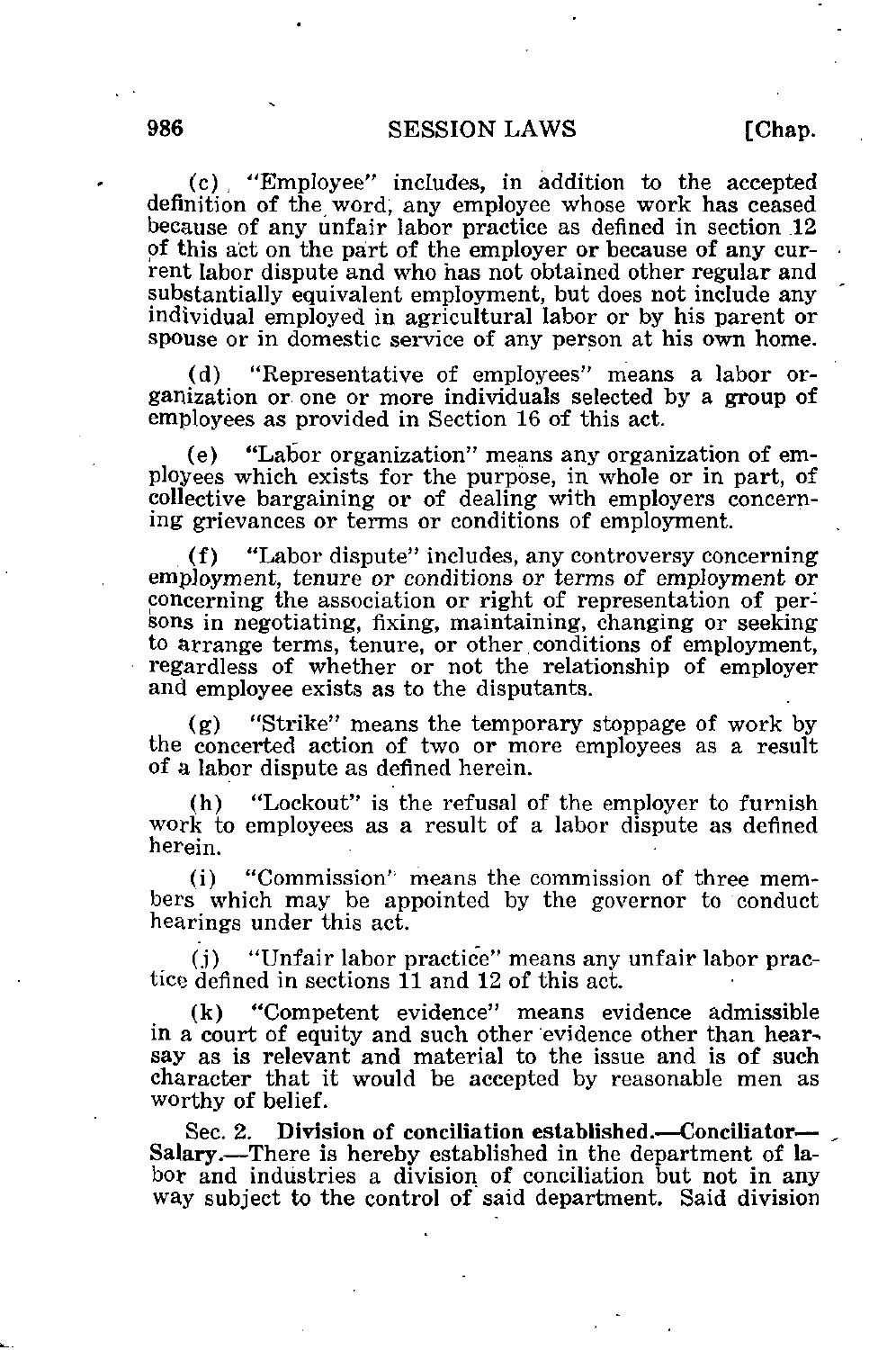shall be under the supervision and control of a labor conciliator who shall be appointed by the governor with the advice and consent of the senate." He shall receive an annual salary of \$4,500 and shall hold office for a term of four years. The term of the first labor conciliator hereunder shall expire March 1, 1945. The governor may from time to time appoint special conciliators to aid in the settlement of particular labor disputes or controversies, and such special conciliators when 'appointed shall have the same power and authority as the labor conciliator and such appointment shall be for the duration only of the particular dispute. Such special conciliators shall be paid a per diem of \$15.00 per day while so engaged, and their necessary expenses. The labor conciliator shall prepare a roster of persons qualified to act as such special conciliators and keep the same revised at all times and available to the governor and the public.

The labor conciliator may employ and discharge clerks and other assistants, as needed, fix their compensation and assign to them their duties.

Sec. 3. May be removed for political activities.—Any labor conciliator or employee, under the provisions of this act, who exerts his influence, directly or indirectly to induce any other person to adopt his political views, or to favor any particular candidate for office, or to contribute funds for political purposes, shall forthwith be removed from his office or position by the authority appointing him; provided that before removal the labor conciliator shall be entitled to a hearing before the governor, and any other employee shall be entitled to a similar hearing before the labor conciliator.

Sec. 4. Expenses of Conciliator and employees.—The labor conciliator and his employees or any special conciliator shall be paid their actual and necessary traveling and other expenses incurred in the performance of their duties. Vouchers for such expenses shall be itemized and sworn to by the person incurring the expense.

Sec. 5. Conciliator to adopt rules and regulations.—The labor conciliator shall adopt reasonable and proper rules and regulations relative to and regulating the conduct of the hearings. Such rules and regulations shall be printed and made -available to the public and a copy delivered with each notice of hearing; provided that every such rule or regulation shall be filed with the secretary of state, and any change therein or additions thereto shall not take effect until 20 days after such filing.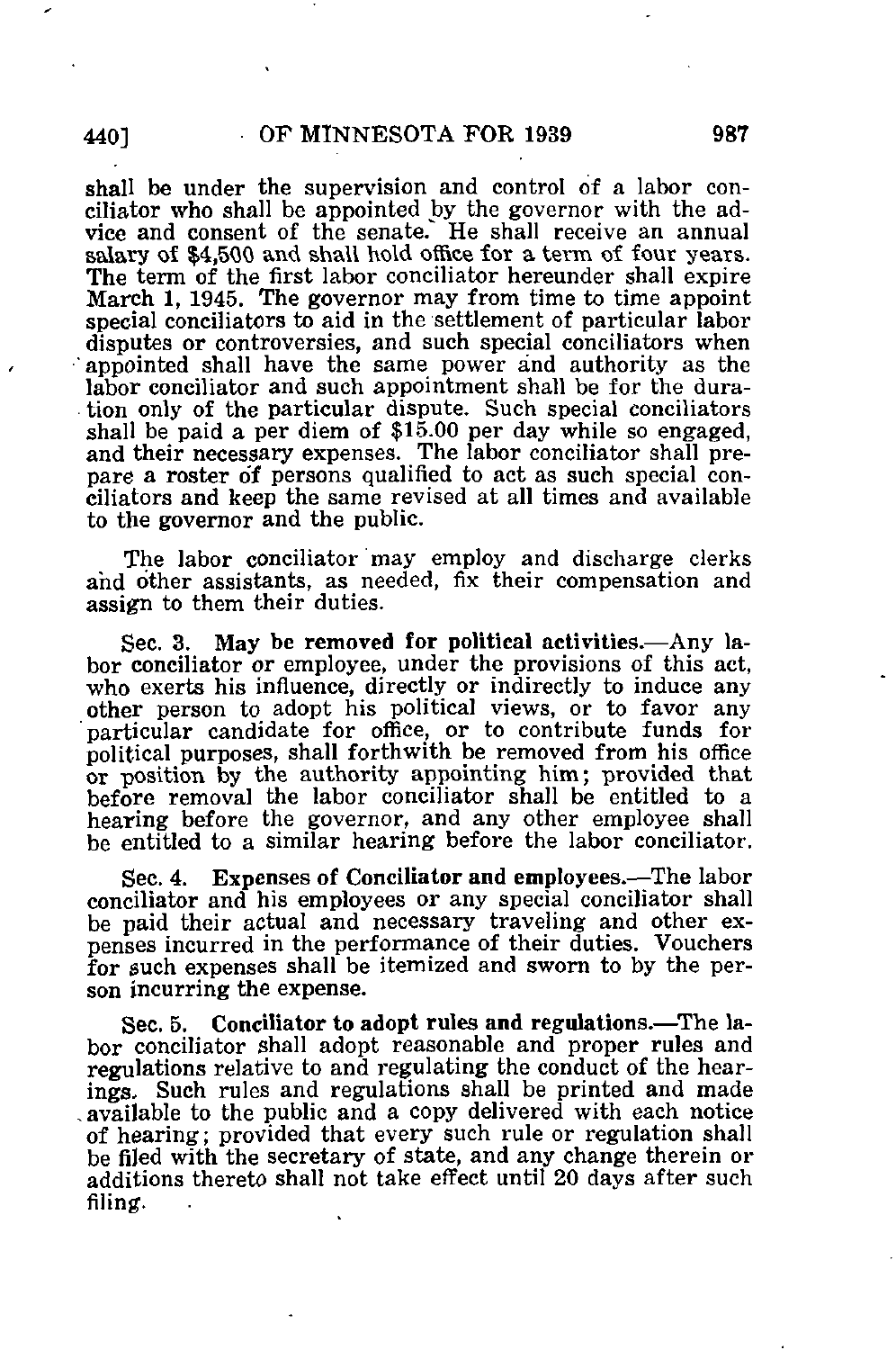Sec. 6. To give written notice to employer of labor.— Whenever any representative of employees or labor organization shall desire to negotiate a collective bargaining agreement, or make any change in any existing agreement, or shall desire any changes in the rates of pay, rules or working conditions in any place of employment, it shall give written notice to the employer'of its demand, and it shall thereupon be the duty of the employer and the representative of employee or labor organization to endeavor in good faith to reach an agreement respecting such demand. An employer shall give a like notice to his employees, representatives or labor organizations of any intended change in any existing agreement. If no agreement is reached at the expiration of ten (10) days after service of such notice, any employees, representative, labor organization, or employer may give notice of intention to strike or lockout, as the case may be, but it shall be unlawful for any labor organization or representative to institute or aid in the conduct of a strike or for an employer to institute a lockout, unless notice of intention to strike or lockout has been served by the party intending to institute a strike or lockout upon the labor conciliator and the other parties to the labor dispute at least ten (10) days before the

Notice by the employer shall be signed by him or his duly authorized officer or agent; and notice by the employees shall be signed by their representative or its officers, or by the committee selected to conduct the strike. In either case the notice shall be served by delivering it to the labor conciliator in person or by sending it by registered mail addressed to him at his office. The notice shall state briefly the nature of the dispute and the demands of the party who serves it. Upon receipt of a notice, the labor conciliator shall fix a time and place for a conference with the parties to the labor dispute upon the issues involved in the dispute, and he shall then take whatever steps he deems most expedient to bring about a settlement of the dispute, including assisting in negotiating and drafting a settlement agreement. It shall be the duty of all parties to a labor dispute to respond to the summons of the labor conciliator for joint or several conferences with him and to continue in such conference until excused by the labor conciliator, not beyond, however, the ten day period heretofore prescribed except by mutual consent of the parties.

strike or lockout is to become effective.

. Sec. 7. Labor disputes.—Procedure.—If the dispute is in any industry, business or institution affected with a public interest, which includes, but is not restricted to, any industry, business or institution engaged in supplying the necessi-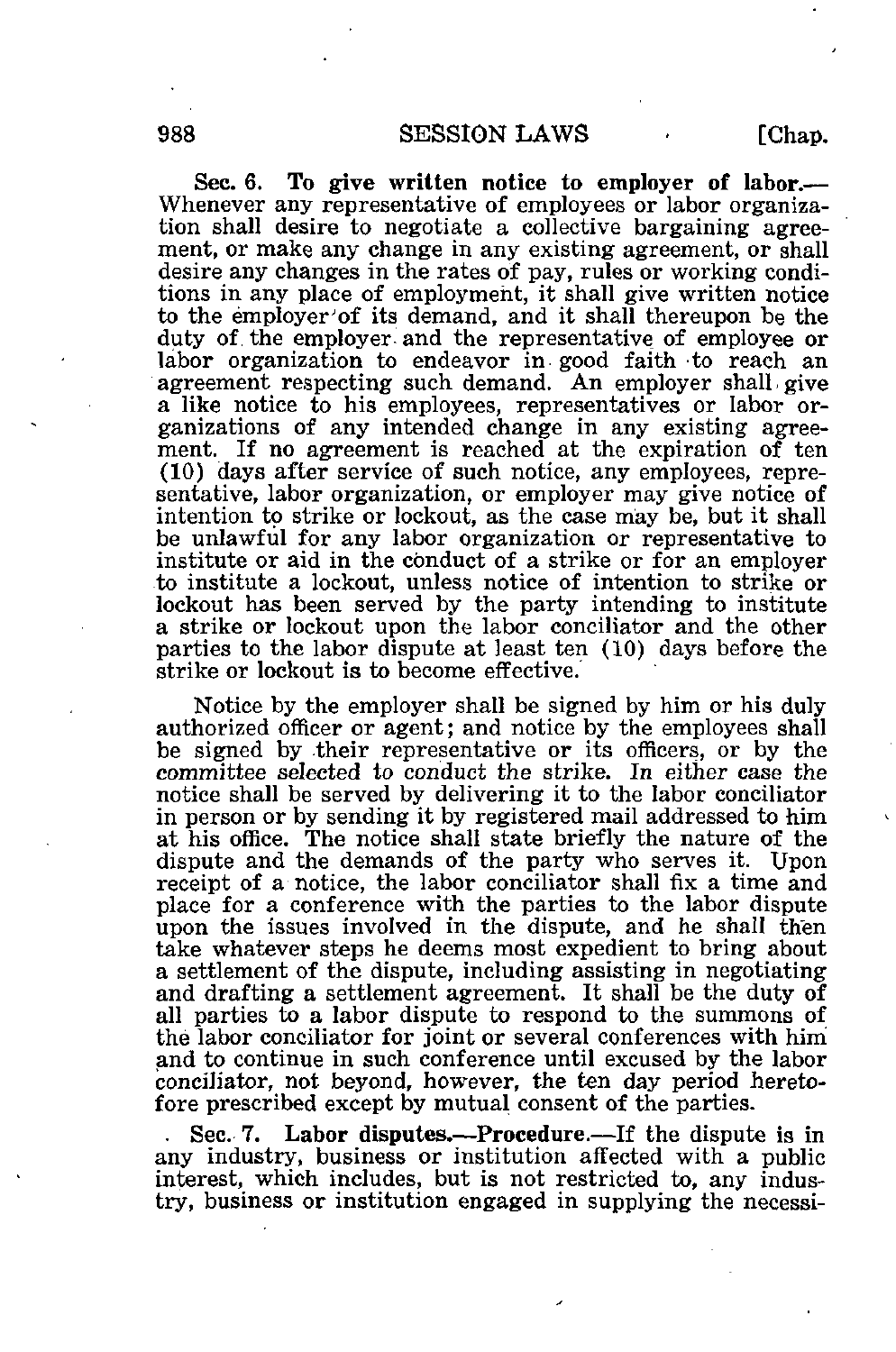ties of life, safety, or health, so that a temporary suspension of its operation would endanger the life, safety, health or well being of a substantial number of people of any community, the provisions of section 6 shall apply and the labor conciliator shall also notify the Governor who may appoint a commission of three, to conduct a hearing and make a report on the issues involved and the merits of the respective contentions of the parties to the dispute. If the commission is appointed by the Governor, the labor conciliator shall immediately notify the parties to the labor dispute and shall also inform them of the date of the notification to the Governor. The members of such commission shall on account of vocations, employment or affiliations be representative of employees, employers and the public respectively. Such report shall be filed with the Governor and may be published as he may determine in one or more legal newspapers in the counties where the dispute exists. If and when a commission shall be appointed, neither party to the dispute shall make any change in the situation affecting the dispute and no strike or lockout shall be instituted until the-report of the commission shall have been filed or thirty  $(30)$  days shall have elapsed after the notification to the Governor.

Sec. 8. Commission to subpoena witnesses.—(a) The commission appointed by the governor pursuant to the provisions of this act shall have the power to issue subpoenas requiring the attendance and testimony of witnesses and the production of evidence which relates-to any matter involved in any such hearing, and may by its chairman administer oaths and affirmations, and may examine witnesses. Such attendance of witnesses and the production of such evidence may be required from any place in the state of Minnesota at any designated place of hearing, but hearings shall be held in a county where the. labor dispute has arisen or exists.

(b) In case of contumacy or refusal to obey a subpoena issued under subsection (a) of this section, the district court of the state of Minnesota for the county where the proceeding is pending or in which the person guilty of such contumacy or refusal to obey is found, or resides, or transacts business, or application by the commission shall have jurisdiction to issue to such, person an order requiring such person to appear before the commission, there to produce evidence as so ordered, or there to give testimony touching the matter under investigation or in question, and any failure to obey such order of the court may be punished by said court as a contempt thereof.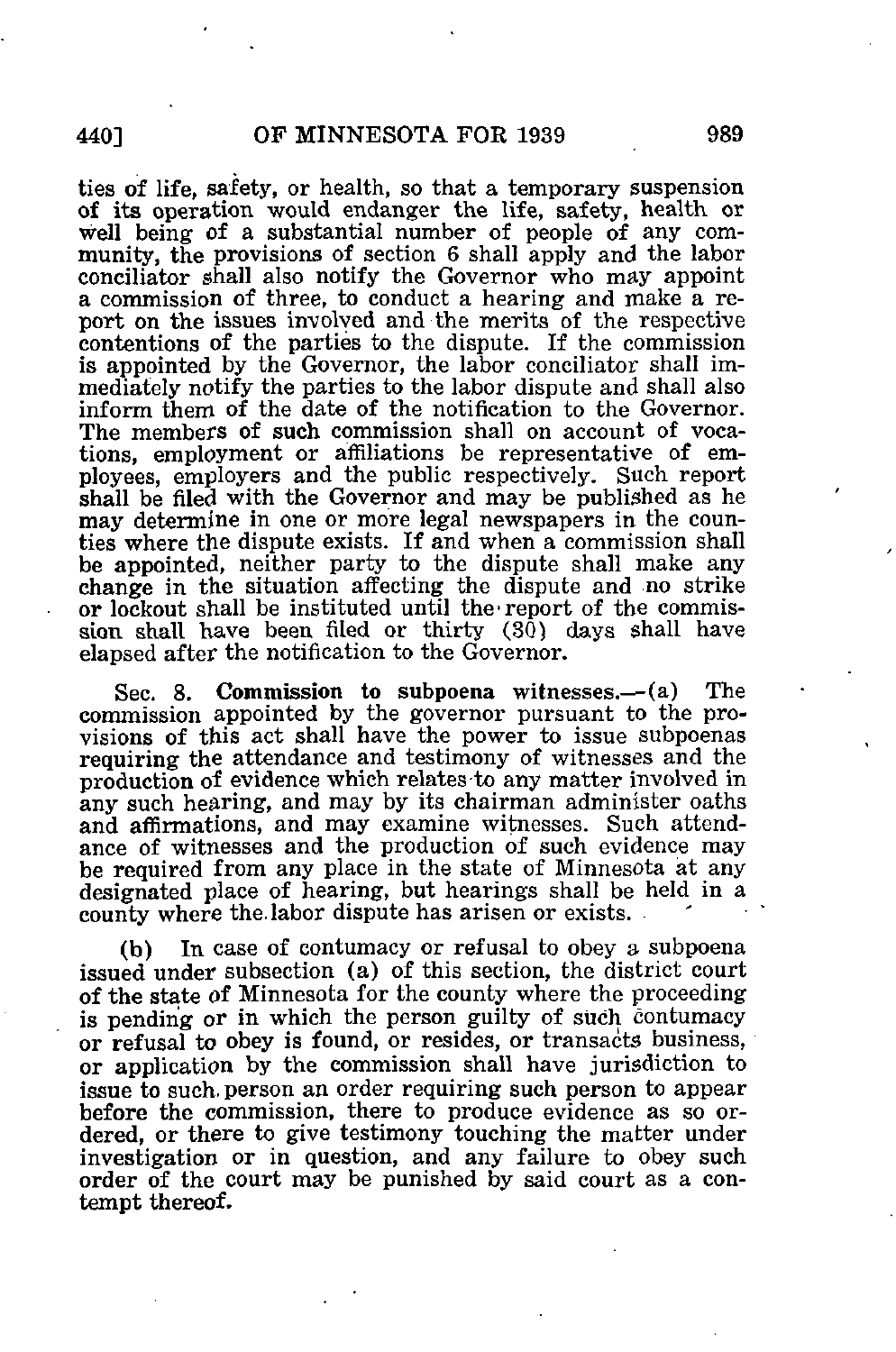(c) The labor conciliator may take jurisdiction of a labor dispute in which negotiations for settlement have failed if either party to said dispute before a vote to strike or lockout files a petition requesting said conciliator to act in the dispute, setting forth the issues of the dispute and the efforts to agree and the failure to reach' an agreement. If the conciliator takes jurisdiction he shall then proceed as otherwise provided in this act.

(d) Any party to or party affected by the dispute may appear before the labor conciliator or the commission in person or by attorney or by their representative, and shall have the right to offer competent evidence and to be heard on the issues before the report is made.

Any commissioners so appointed shall be paid a per diem of \$15.00 per day and their necessary expenses while serving.

Sec. 9. Labor disputes may be submitted to arbitration.— Whenever a labor dispute arises which is not settled by conciliation, such dispute may, by written agreement of the parties, be submitted to arbitration on such terms as the parties may specify, including, among other methods, the arbitration procedure under the terms of Sections 9513 to 9519, inclusive, of Mason's Minnesota Statutes of 1927, and acts amendatory thereof and supplementary thereto, and arbitration under the Voluntary Industrial Arbitration Tribunal of the American Arbitration Association. If any such agreement so provides, the labor conciliator may act as a member of any arbitration tribunal created by any such agreement, and, if the agreement so provides, the conciliator may appoint one or more of such arbitrators. Either or both of the parties to any such agreement, or any arbitration tribunal created under any such agreement, may apply to the conciliator to have the said tribunal designated as a temporary arbitration tribunal, and if so designated, said temporary arbitration tribunal shall have power to administer oaths to witnesses and to issue subpoenas for the attendance of witnesses and the production of evidence, which subpoenas shall be enforced in the same manner as subpoenas issued by the commission under Section 8 of this act. Any such temporary arbitration tribunal shall file with the conciliator a copy of its report, duly certified by its chairman.

Sec. 10. Employees to have right to join labor organization.—(a) Employes shall have the right of self-organization and the right to form, join or assist labor organizations, to bargain collectively through representatives of their own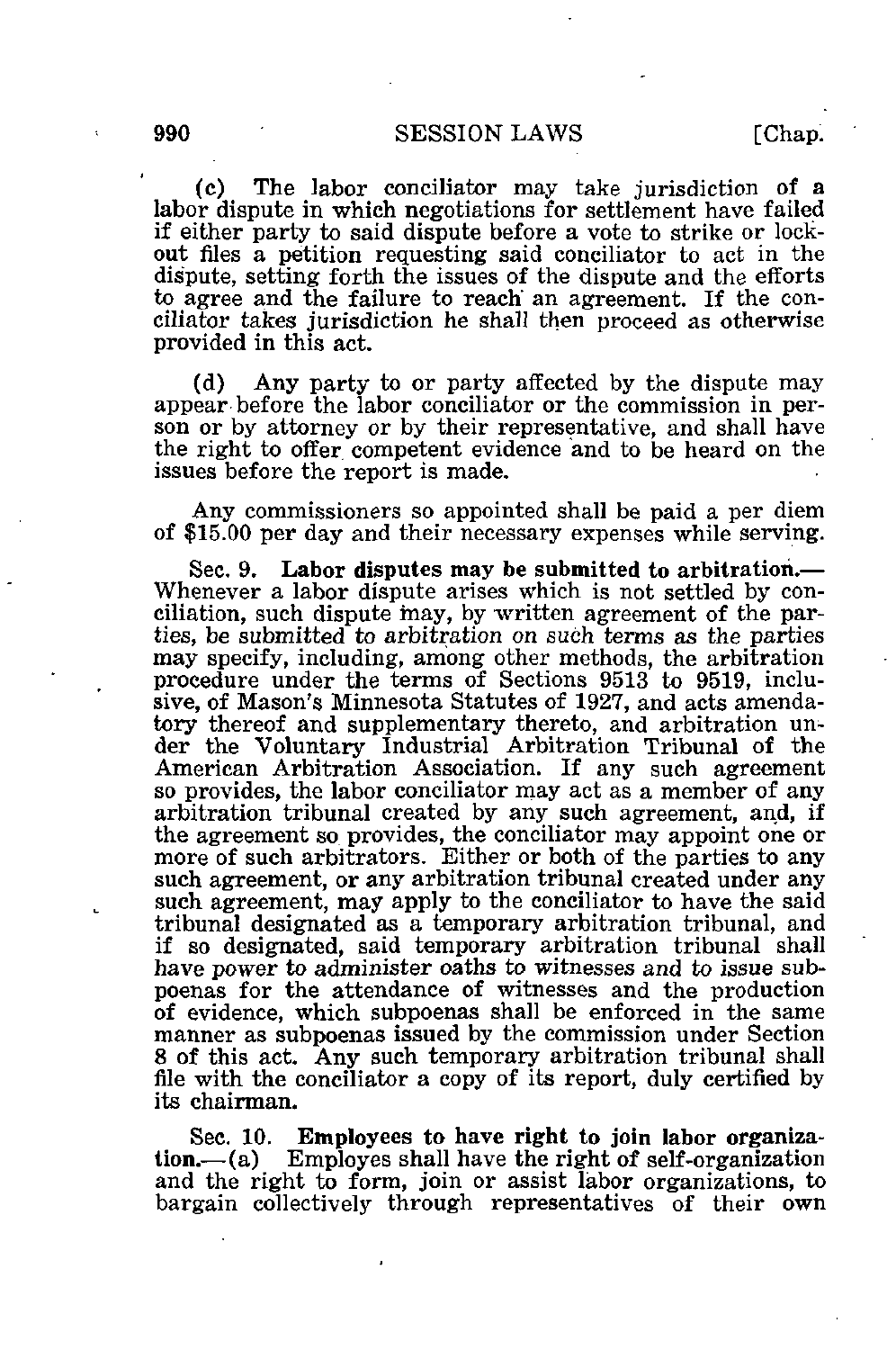i

choosing, and to engage in lawful, concerted activities for the purpose of collective bargaining or other mutual aid or protection; and such employes shall also have the right to refrain from any and all of such activities.

(b) Employers shall have the right to associate together for the purpose of collective bargaining.

(c) The conciliator shall maintain a list of labor organizations and employers organizations. A labor organization to be recognized and included in the list by the conciliator must file with him a statement under oath of its name, the name and address of its secretary or other officer to whom notices may be sent, the names and addresses of its business agents, the date of its organization, and its affiliations, if any, with other labor organizations or bodies. An employers' organization to be recognized and included in the list by the conciliator must file with him a statement under oath of its name, the name and address of its secretary or other officer to whom notices may be sent, the names and addresses of its principal agent, the date of its organization, and its affiliations, if any, with other employer organizations or groups. Such information shall be for the use of the conciliator only and shall not be open to public inspection, but the conciliator may furnish such information upon request to the parties to a labor dispute.

Sec. 11. What are unfair labor practices by employees.— It shall be an unfair labor practice:

(a) For any employe or labor organization to institute a strike if the calling of such strike is a violation of any valid collective agreement between any employer and his employes or labor organization and the employer is, at the time, in good faith complying with the provisions of the agreement.

(b) For any employe or labor organization to institute a strike if the calling of such strike is in violation of sections 6 or 7 of this act.

(c) For any person to seize or occupy property unlawfully during the existence of a labor dispute.

(d) For any person to picket or cause to be picketed a place of employment of which place said person is not an employe while a strike is in progress affecting said place of employment, unless the majority of persons engaged in picketing said place of employment at said times are employes of said place of employment.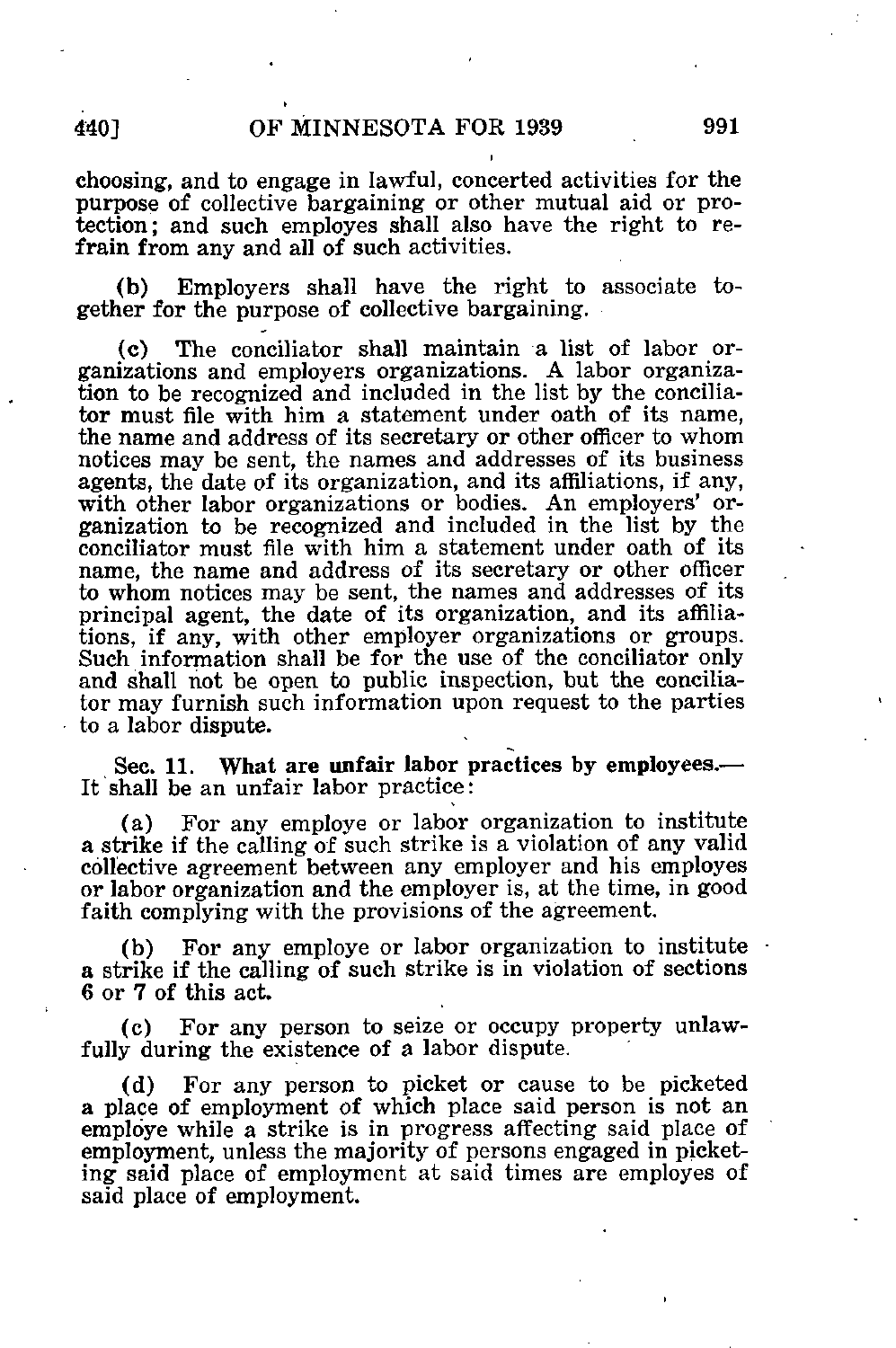## 992 SESSION LAWS [Chap.

• (e) For more than one person to picket or cause to be picketed a single entrance to any place of employment where no strike is in progress at the time.

(f) For any person to interfere in any manner with the operation of a vehicle or the operator thereof when neither the owner nor operator of said vehicle is at said time a party to a strike.

(g) For any employe, labor organization or officer, agent or member thereof to compel or attempt to compel any person to join or to refrain from joining any labor organization or any strike against his will or any threatened or actual unlawful interference with his person, immediate family or physical property, or to assault or unlawfully threaten any such person while in pursuit of lawful employment.

(h) The violation of sub-sections (b), (c), (d), (e),  $(f)$ and (g) of this section are hereby declared to be unlawful acts.

Sec. 12. What are unfair labor practices by employers.— It shall be an unfair labor practice for an employer:

(a) To institute any lockout of his employes in violation of any valid collective bargaining agreement between the employer and his employes or labor organization if the employes at the time are in good faith complying with the provisions of the agreement.

(b) To institute any lockout of his employes in violation of sections 6 or 7 of this act.

(c) To encourage or discourage membership in any labor organization by discrimination in regard to hire or tenure of employment or any terms or conditions of employment; provided, however, that this sub-section shall not apply to the provisions of collective bargaining agreements entered into voluntarily by an employer and his employees or a labor organization representing said employees as a bargaining agent as provided by section 16 of this act.

(d) To discharge or otherwise to discriminate against an employe because he has signed or filed any affidavit, petition or complaint or given any information or testimony under this act.

(e) To spy directly or through agents or any other persons upon any activities of employes or their representatives in the exercise of their legal rights.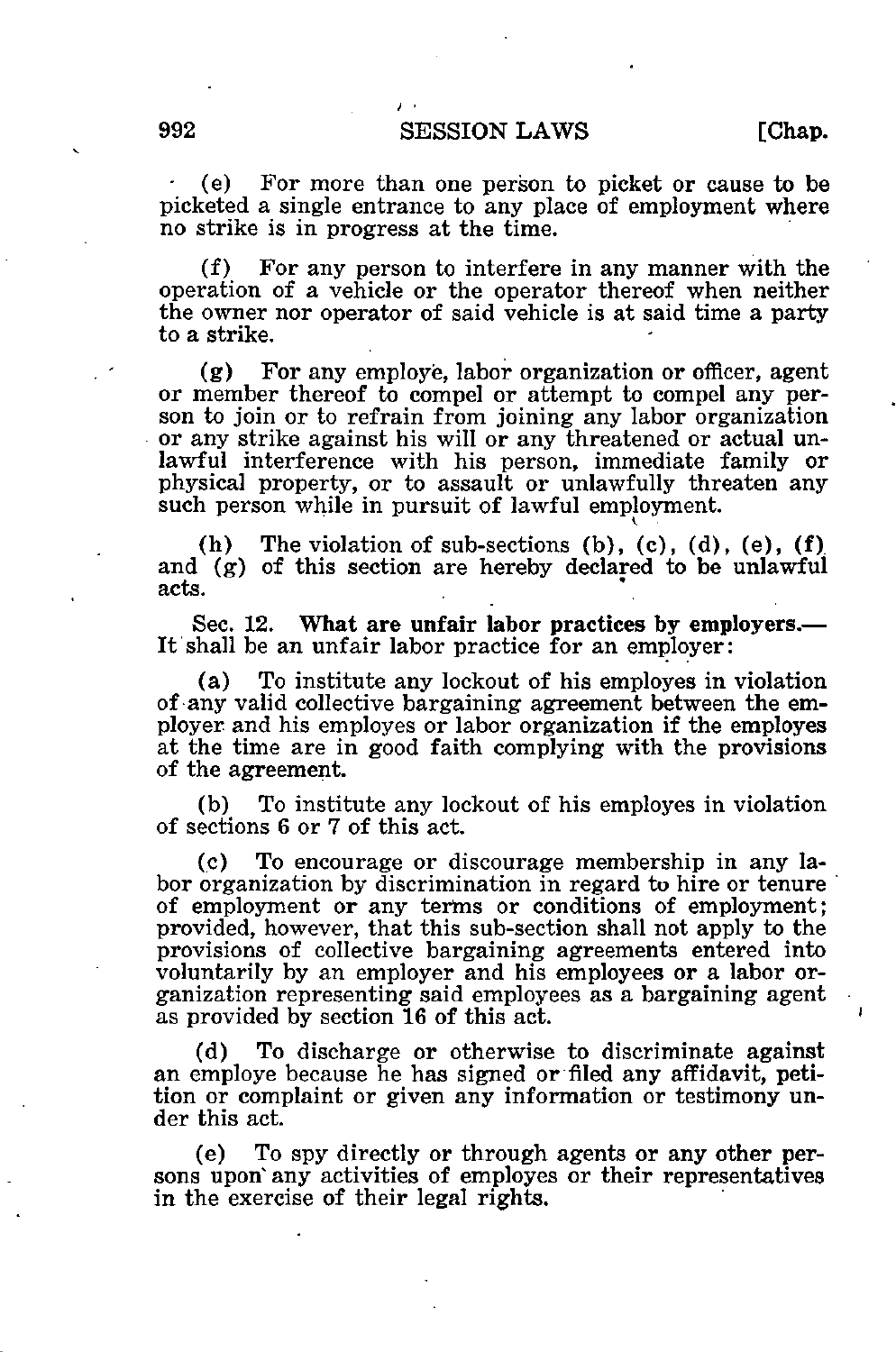(f) To distribute or circulate any blacklist of individuals exercising any legal right or of members of a labor organization for the purpose of preventing individuals so blacklisted from obtaining or retaining employment.

 $(g)$  The violation of sub-sections (b), (d), (e) and (f) of this section are hereby declared to be unlawful acts.

Sec. 13. What are unlawful practices.—It shall be unlawful for any person at any time to interfere with the free and uninterrupted use of public roads, streets, highways or methods of transportation or conveyance or to wrongfully obstruct ingress to and egress from any place of business or employment.

Sec. 14. Suit to enjoin unfair labor practices.—Whenever any unfair labor practice is threatened or committed, a suit to enjoin such practice may be maintained in the district court of any county wherein such practice has occurred or is threatened. In any suit to enjoin any of the unfair labor practices set forth in Sections 11 and 12 of this act, the provisions of Mason's Minnesota Statutes, Sections 4257 to 4260 and Mason's Minnesota Statutes, 1938 Supplement, Sections 4256. sections 4260-1 to 4260-15 shall not apply, provided, however, that no court of the state of Minnesota shall have jurisdiction to issue a temporary or permanent injunction in any case involving or growing out of the violation of Sections 11 and 12 of this act as herein defined, except after hearing the testimony of witnesses in open court, with opportunity for cross examination, in support of the allegations made under oath, and testimony in opposition thereto if offered, and except after findings of fact by the court to the effect that the acts set forth in Sections 11 and 12 of this act have been threatened and will be committed unless restrained or have been committed and will be continued unless restrained, provided, however, that no temporary restraining order may be issued under the provisions of this act except upon the testimony of witnesses produced by the applicant in open court and upon a record being kept of such testimony.

Sec. 15. Not to be entitled to benefit of act in certain cases. —Any employer, employee or labor organization who has violated any of the provisions of this act with respect to any labor dispute shall not be entitled to any of the-benefits of this act respecting such labor disputes and such employer, employees, or labor organization shall not be entitled to maintain in any court of this state an action for injunctive relief with respect to any matters growing out of that labor dispute, until he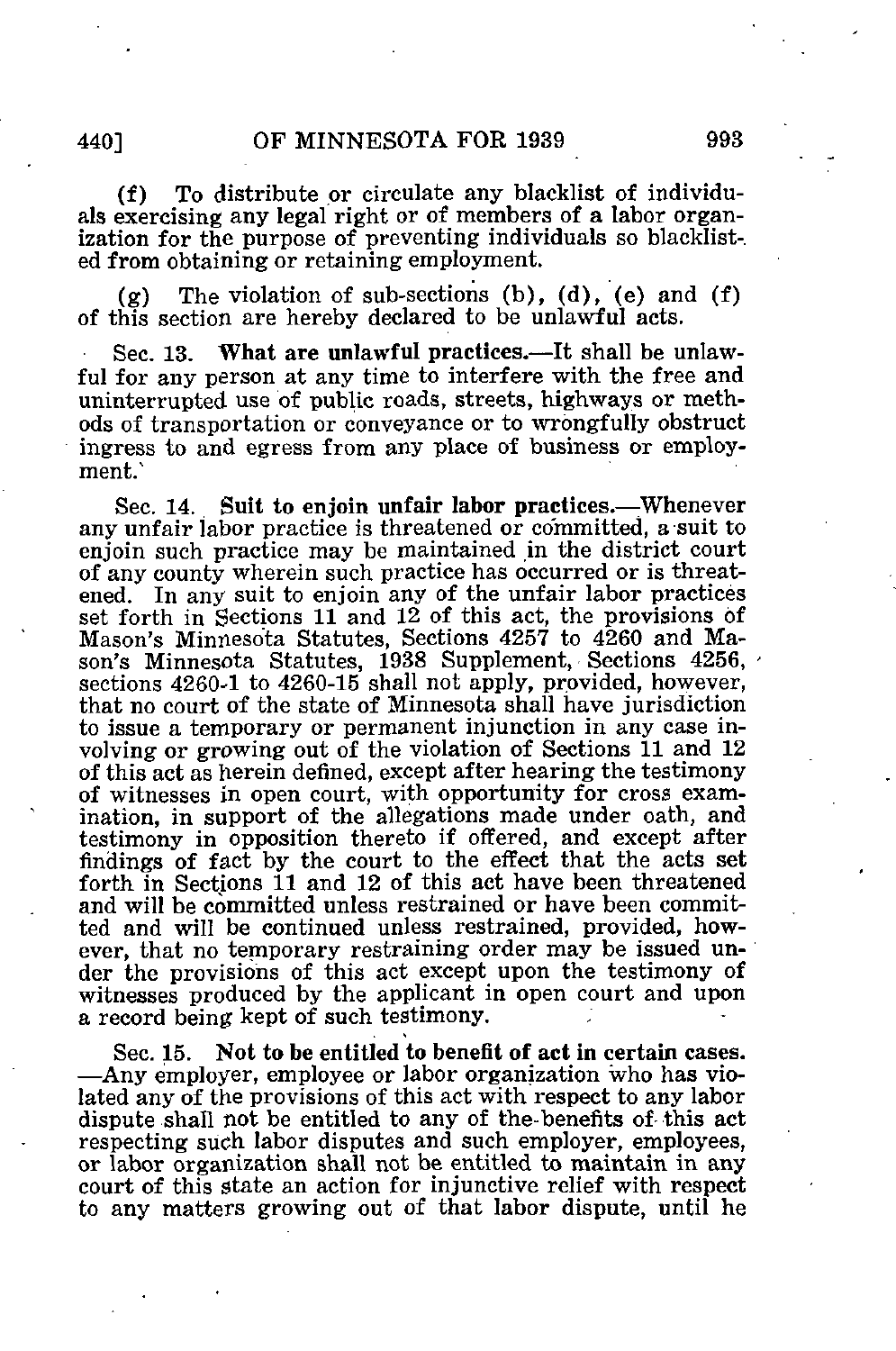## 994 **SESSION LAWS** [Chap.

shall have in good faith made use of all means available under the laws of the state of Minnesota for the peaceable settlement of the dispute.

Sec. 16. Representatives for collective bargaining.—(a) Representatives designated or selected for the purpose of collective bargaining by the majority of the employes in a unit appropriate for such purposes shall be the exclusive representatives of all the employes in such unit for the purposes of collective bargaining in respect to rates of pay, wages, hours of employment, or other conditions of employment, provided, that any. individual employe or group of employes shall have the right at any time to present grievances to their employer in person or through representatives of their own choosing.

(b) Whenever a question concerning the representative of employes is raised by an employe, group of employes, labor organization, or employer the labor conciliator or, any person designated by him shall at the request of any of the parties, investigate such controversy and certify to the parties, in writing, the name or names of the representatives that have been designated or selected. The labor conciliator shall de-The labor conciliator shall decide in each case whether, in order to insure to employees the full benefit of their right to self organization and to collective bargaining, and otherwise to effectuate the purpose of this act, the unit appropriate for the purpose of collective bargaining shall be the employer unit, craft unit, plant unit; provided, however, that any larger unit may be decided upon with the consent of all employers involved, and provided further, however, that when a craft exists, composed of one or more employees then such craft shall constitute a unit appropriate for the purpose of collective bargaining for such employee or employees belonging to said craft and a majority of such employees of said craft may designate a representative for such unit. Two or more units may by voluntary consent, bargain through the same agent or agents with an employer or employers, their agent or agents. Supervisory employees shall not be considered in the selection of a bargaining agent. any such investigation, the labor conciliator may provide for an appropriate hearing, and may take a secret ballot of employees or utilize any other suitable method to ascertain such representatives, but the labor conciliator shall not certify any labor organization which is dominated, controlled or maintained by an employer. If the labor conciliator has certified the representatives as herein provided, he shall not be required to again consider the matter for a period of one year unless it appears to him that sufficient reason exists."